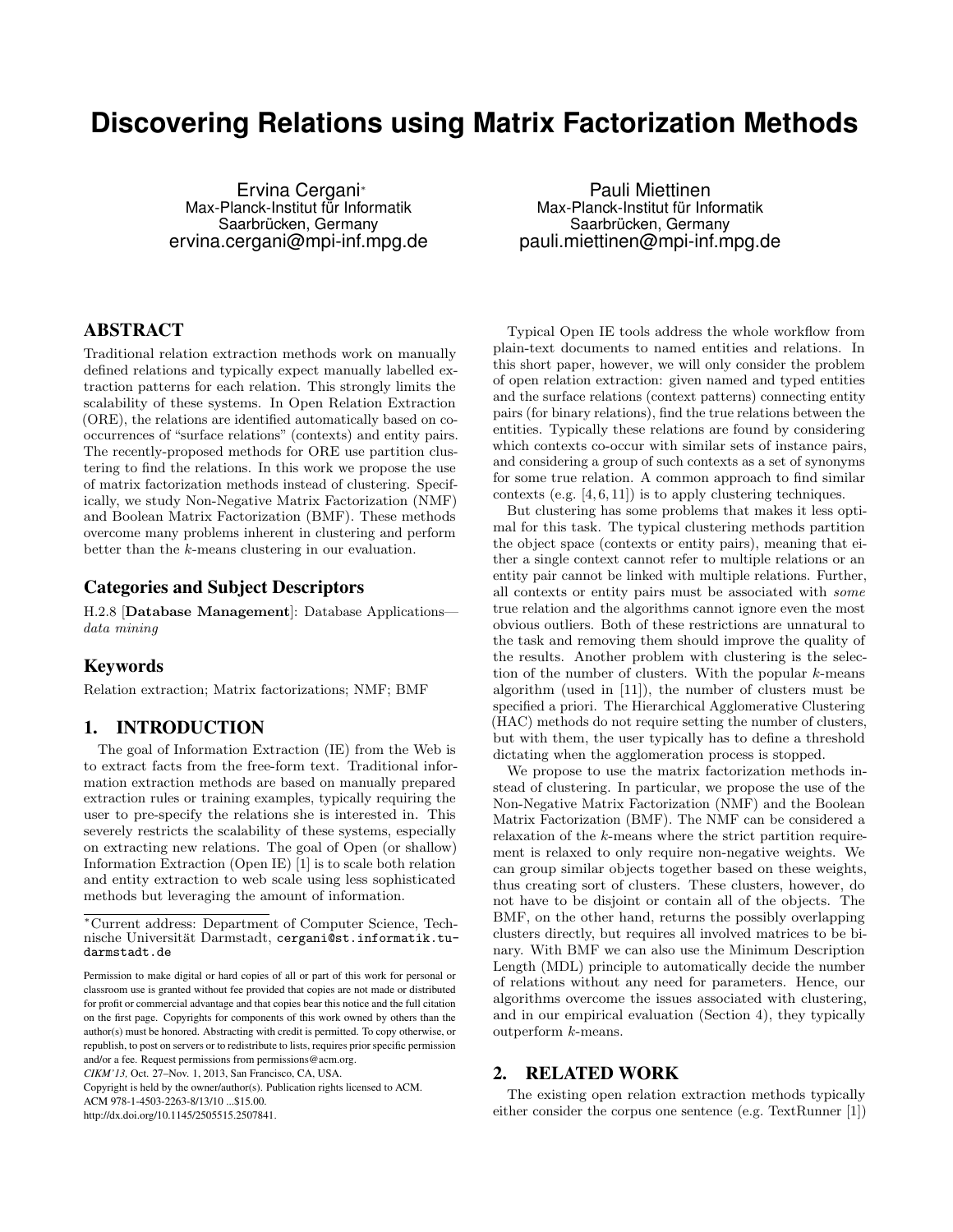or one category pair (or domain or type signature) at a time. In the latter case, including our methods, the entities are disambiguated first, after which the Noun Entity (NE) pairs appearing close to each other are grouped based on their types (e.g. all NE pairs of type river–city are grouped together). The relations are found separately for each category pair based on the NE pairs and the text between the NEs (context). In  $[4, 6]$ , each NE pair is represented by a vector containing the term frequencies from the contexts. The NE pairs are clustered using HAC methods and and each cluster represents one relation. The relation names are based on the frequency of the terms in the contexts of a single cluster. Done this way, every entity pair can only appear in one relation and to compute the clustering, distance between every NE pair has to be computed, becoming easily prohibitive for the Web scale data. Further, the similarity of two NE pairs is based on the lexical similarity of the contexts, making it impossible to detect relations where the context patterns do not share terms.

To address these problems, OntExt [11] proposes to cluster the contexts based on how often they co-occur with other contexts. As there is usually much less contexts than NE pairs, this approach greatly reduces the object space. Also, the lexical similarity is not important anymore. For clustering, OntExt uses the k-means algorithm, which is typically faster than HAC methods as it does not have to compute the pair-wise distances. The label of the (candidate) relation is the context closest to the centroid of the cluster. To compute the seed instances (NE pairs) for a relation, OntExt ranks all NE pairs (based on how close they are to the cluster centroid) and selects the top-50. To remove the invalid relations, OntExt uses a classifier trained on labelled data to classify the clusters into valid and invalid relations.

The NMF is part of the standard toolkit for information retrieval and data mining alike. Probabilistic Latent Semantic Indexing (pLSI), for example, can be considered as a type of NMF with a specific optimization function and normalization. The BMF is somewhat less known, but it has been recently introduced to data mining as a generalization of frequent itemset mining and database tiling [8].

#### 3. ALGORITHMS

Our basic framework follows that of OntExt, but instead of k-means clustering we use the matrix factorization methods. Replacing k-means with NMF is relatively straight forward; with BMF, more changes are needed.

#### 3.1 The NMF Approach

The Approach. Similarly to OntExt, we build a contextby-context co-occurrence matrix  $\boldsymbol{O}$  for each category pair  $(C_1, C_2)$ . Initially,  $\mathbf{O}(i, j)$  contains the number of NE pairs (from categories  $C_1$  and  $C_2$ ) that appear with both contexts i and j. Matrix  $\boldsymbol{O}$  is then normalized so that each row sums to 1 after which the values in a row are divided by the number of non-zeros in that row (see [11] for details). Given this (non-negative) co-occurrence matrix  $\boldsymbol{O}$  and an integer  $k$ , we apply NMF to it. That is, we try to find non-negative matrices  $W$  and  $H$  of k columns and rows, respectively, such that  $\|\boldsymbol{O} - \boldsymbol{W}\boldsymbol{H}\|_F^2$  is minimized.

We consider the columns of  $W$  as raw candidate relations. They are "raw" because instead of hard assignment of the contexts to candidate relations,  $W$  gives us nonnegative weights between each context and candidate relation. To

obtain the final candidate clusters, we round the matrix  $W$  to be binary and interpret it so that if  $W(i, j) = 1$ , then context  $i$  is assigned to candidate relation  $j$ . Unlike in clustering, a context can be assigned to multiple candidate relations—or to none.

Why NMF? To obtain intuition, let us consider two context patterns, called  $q$  and  $r$ . They correspond to row vectors  $\mathbf{O}(q,.)$  and  $\mathbf{O}(r,.)$  of the original matrix, and to row vectors  $W(q,.)$  and  $W(r,.)$  in the factorization. The factorization  $\mathbf{O} \approx \mathbf{W}\mathbf{H}$  represents row i of  $\mathbf{O}$  as a sum of rows of H scaled with the values of  $W(i,:)$ , that is  $\mathbf{O}(i,j) \approx \sum_k \mathbf{W}(i,k) \mathbf{H}(k,j)$ . This means that if  $\mathbf{O}(q, j)$ is similar to  $\mathbf{O}(r, :)$ , the corresponding vectors  $\mathbf{W}(q, :)$  and  $W(r,.)$  are also similar and, consequently, q and r should be assigned to the same candidate relation(s) after the rounding.

The Algorithm. Computing the least-error rank- $k$  NMF is NP-hard [14], and hence we must use heuristics. We use the Alternating Least-Squares (ALS) algorithm, where starting from random matrices,  $W$  is fixed and  $H$  is updated and then the roles are swapped until no more updates are possible (see [2] for more information). We compute the updated factor matrices using standard least-squares optimization and truncate all resulting negative values to 0.

To set  $k$ , the number of relations to extract, we followed [11] and used  $k = 5$ . We rounded values of **W** larger than 1/2 to 1 and the rest to 0.

At this point we have the candidate relations. For the remaining steps, we follow [11]: we compute the geometric center of the set of contexts in each candidate relation to obtain the name of the relations and compute the seed instances similarly.

#### 3.2 The BMF Approach

Using the NMF addresses one problem of the k-means (the partitioning), leaves one problem unaddressed (the number of candidate relations), and creates a problem of its own (the rounding of the factor matrix). Our second approach solves both of the problems of the k-means and avoids the rounding issue.

The Approach. Our second approach uses BMF instead of NMF. The BMF (approximately) represents the given binary matrix  $C$  as a Boolean product of binary factor matrices **A** and **B**,  $C \approx A \circ B$ . The Boolean matrix product is defined as  $(\mathbf{A} \circ \mathbf{B})(i, j) = \bigvee_k \mathbf{A}(i, k) \mathbf{B}(k, j)$ ; that is, it is the normal matrix product with the addition defined as  $1+1=1$ . The goal of the BMF is to minimize the Hamming distance between  $C$  and  $A \circ B$ , where the number of columns in  $A$ and rows in  $\bf{B}$  is predefined  $(k)$ .

As BMF requires all involved matrices to be binary, we cannot use the co-occurrence matrix  $O$ . Instead, we use the context patterns-by-instance pairs matrix  $C$ : we set  $C(i, j) = 1$  if context pattern i appears with entity pair j in  $S(C_1, C_2)$ . Assuming  $\mathbf{A} \circ \mathbf{B}$  is an approximate BMF of such  $C$ , we can interpret  $A$  and  $B$  as follows: matrix  $A$ will assign context patterns to candidate relations (similar to NMF but without need to round) and matrix  $\boldsymbol{B}$  will assign instance pairs to candidate relations. Therefore, the kth candidate relation corresponds to the kth column of  $\boldsymbol{A}$ (where  $\mathbf{A}(i,k) = 1$  if context i is assigned to this relation) and to the kth row of  $\bf{B}$  (where instance pair j is one of the seed instance pairs for this candidate relation if  $\mathbf{B}(k, j) = 1$ . For the name of the relation, we select the context corresponding to the row of  $C$  that is closest to the kth row of  $B$ .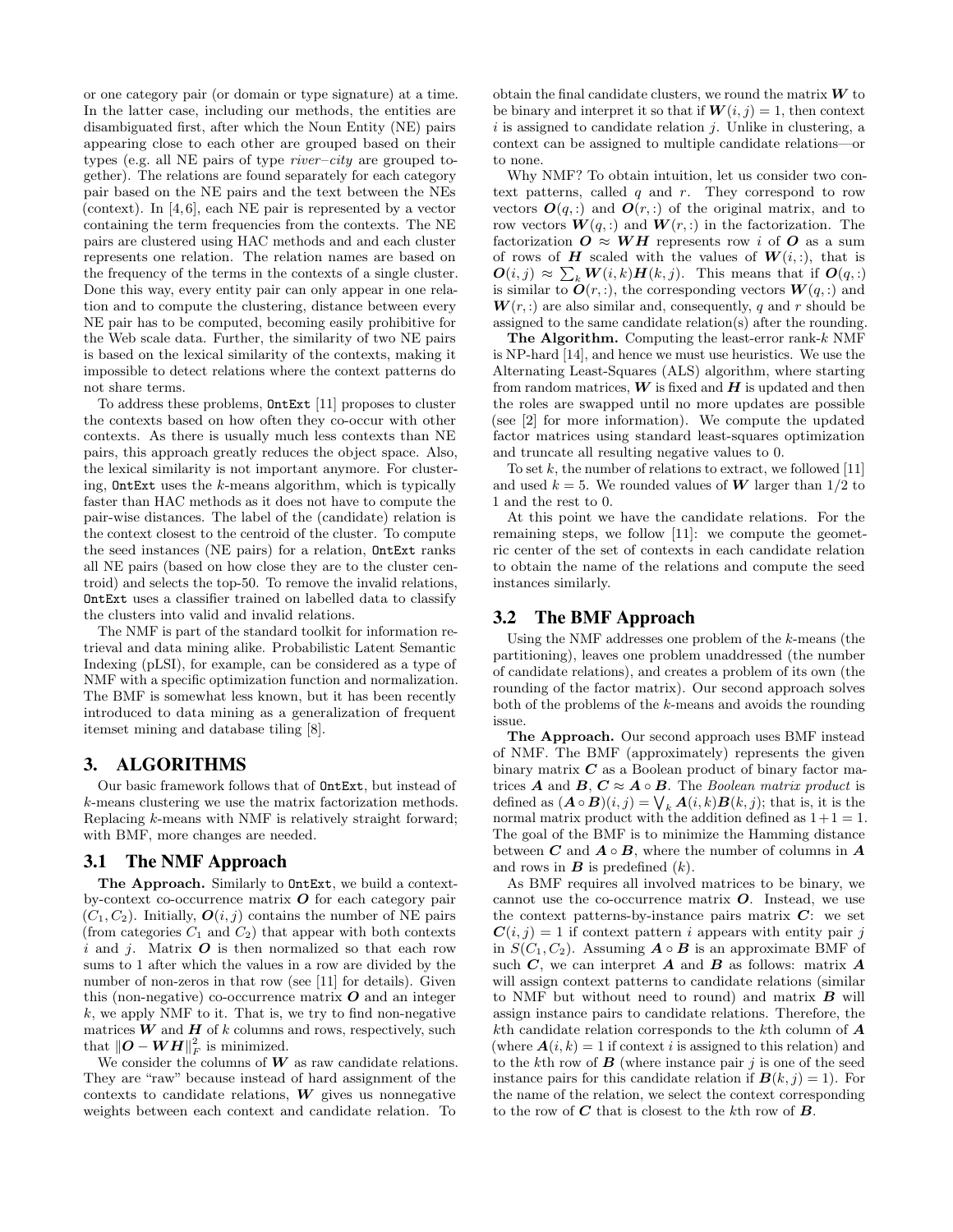| Method     |      | Correct Incorrect |
|------------|------|-------------------|
| $k$ -means | 53.5 | 46.5              |
| NMF        | 66.0 | 34.0              |
| <b>BMF</b> | 60.1 | 39.9              |

Table 1: Average percentages of correct and incorrect relations based on manual evaluation of 500 relations discovered from the real-world data.

The Algorithm. Computing the BMF is computationally hard [8]. We used the heuristic Asso algorithm [8] for the task. When the matrix  $C$  is small enough, we can improve the results further. The idea is to use Asso to compute the initial factorization and then alternatively update one factor while keeping the other fixed resulting in ALS-type algorithm. Optimizing one factor matrix of BMF when the other is fixed, is, however, NP-hard even to approximate well [7, 8]. To solve the problem, we use Mixed Integer Programming (MIP) approach proposed by Lu et al. [5] (we used CPLEX as our MIP solver). The alternating update will converge in finite time as each step is guaranteed to reduce the error by at least 1. As solving the MIP is computationally expensive, we cannot use this approach with the largest matrices.

Selecting the Rank. With BMF we can get the assignment of contexts to candidate relations that avoids the problems with k-means (partitioning) and NMF (rounding). But this still leaves us with the problem of selecting the number of factors automatically. To find the correct rank for the BMF, Miettinen and Vreeken [9] proposed using the Minimum Description Length (MDL) principle. The idea is to encode the matrix  $C$  using the factors  $A$  and  $B$  and the error matrix  $\mathbf{E} = (\mathbf{A} \circ \mathbf{B}) \oplus \mathbf{C}$ , where  $\oplus$  is the element-wise exclusive or. The more factors we have, the more bits it takes to encode the factor matrices, but the less bits it takes to encode the error matrix; we select the rank that lets us encode  $C$  with the least number of bits. To do the encoding, we used the Typed-XOR Data-to-Model encoding [10].

As [9, 10] also use Asso to compute the BMF, we can use their approach directly to find the correct rank. If the matrix is small enough to use the alternating update scheme with MIP, we will only do this after we have decided the rank, as otherwise we would have to re-compute the alternating updates for each potential rank k.

#### 3.3 NMF with Contexts and Instance Pairs

For the sake of completeness, we also considered applying NMF to the contexts-by-instance pairs matrix  $C$ . The results were not significantly different from NMF, and we omit them due to lack of space.

#### 4. EXPERIMENTAL EVALUATION

To evaluate our algorithms we used semi-synthetic and real-world data. The purpose of the semi-synthetic data is to have data with known ground truth that still emulates real-world data well. The real-world data, which is the same as used in [11], was used to check that the results we obtained with the semi-synthetic data also hold in real applications.

Semi-Synthetic Data. The semi-synthetic data is based on the **PATTY** data set<sup>1</sup> [12]. **PATTY** contains a collection of disambiguated relations, the disambiguated noun entities the relations appear with, the frequencies of the relation-noun entity triples, and the context patterns together with the frequencies of how often they are used to refer to each relation. Further, we obtained the categories of the noun entities from the YAGO data set<sup>2</sup> [13]. We created the semi-synthetic data as follows: We considered every relation–instance pair as many times as it appears in PATTY's data. Every time we replace the relation with one of the contexts used to refer to it. The replacement is done independently of other replacements, and the probability of using particular context pattern is proportional to its frequency of referring to the relation in the **PATTY** data. This gives us the sets  $S(C_1, C_2)$ for the category pairs  $(C_1, C_2)$  (defined using YAGO). The semi-synthetic data contains 358 223 noun instances that belong to 1 102 categories. PATTY contains 25 disambiguated relations, and our semi-synthetic data contains 23 645 context patterns.

In the experiment, we used the three algorithms, k-means, NMF, and BMF, to find the candidate relations. We compared the instance pairs associated to the found relation with the instance pairs associated to the true relations; the more similar the sets of instance pairs, the better the algorithm was able to recover the true relation. We say that a candidate relation corresponds to a real relation if the Jaccard coefficient of the instance pairs between the two is at least 0.95. For NMF, almost 85% of all found relations corresponded to a real relation, for k-means, almost 90%, and for BMF, more than 99%.

Scalability. To measure the scalability of our approach, we present the running times of NMF and k-means with the semi-synthetic data in Figure 1. The NMF was implemented in Matlab and for k-means we used Matlab's build-in implementation. The experiments were run on a server with 40 2.27 GHz Intel Xeon processors. We grouped the context-bycontext matrices based on their size  $(x\text{-axis})$  and measured the time in seconds a single run of NMF or k-means took  $(y\text{-axis})$ . As both methods require random re-starts, they should be run multiple times, but the effects of this simply scale the time linearly. For most of the matrices, k-means is slightly faster on average, but its running times vary much more, especially with the larger matrices. The higher variance is probably due to the  $k$ -means requiring more iterations to converge with few data sets, while converging faster with the others.

As BMF uses different type of data (contexts-by-instance pairs versus contexts-by-contexts), its running times are not directly comparable. Nevertheless, it is clearly slower than NMF or k-means (up to an order of magnitude with the implementation we used), and the CPLEX MIP solver should only be used with small matrices (at most 400 contexts in our experiments). We omit further details due to lack of space.

Real-World Data. We used the real-world data from [11] (with the pre-processing described there). As we did not have any ground truth, the results are analysed manually. We also use the classifier-based post-processing to measure the quality of the results at the end of the workflow.

We manually examined a subset of the results from the different algorithms. 500 randomly selected relations were manually labelled as correct or incorrect. In addition to ourselves, we used three external reviewers. The averages

<sup>1</sup> http://www.mpi-inf.mpg.de/yago-naga/patty/

 $^{2}$ http://www.mpi-inf.mpg.de/yago-naga/yago/